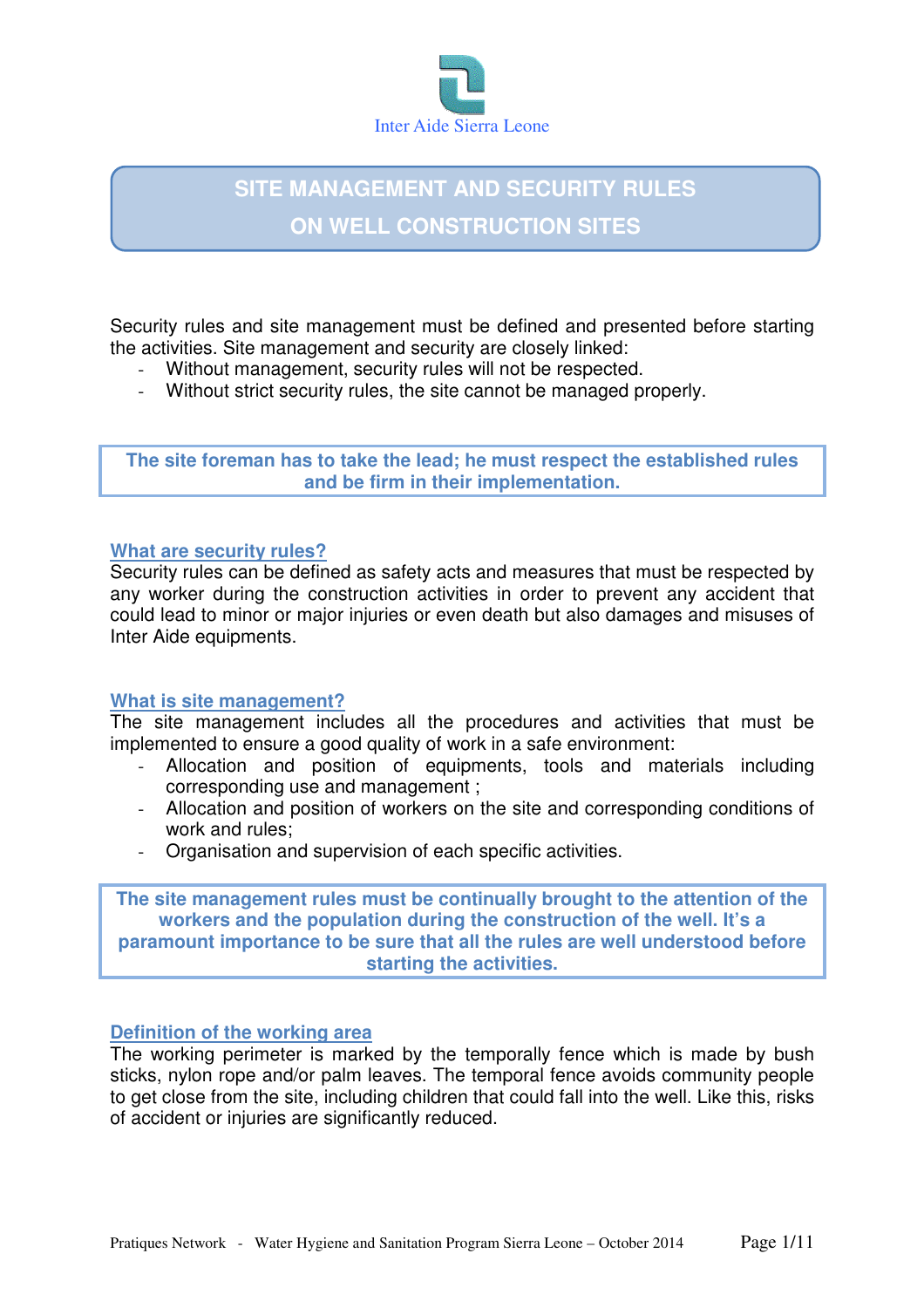



**Figure 1 : Working area for well digging (Source : Oxfam, Instruction manual for Hand Dug Well Equipment)** 

A proper working area must include:

- A fence of at least 70 cm high (except in case of existing concrete fence during well rehabilitation) 3 to 5 meters away from the hole ;
- A tripod that can be made with 3 bush sticks (2 standing ones of at least 40 cm diameter each / 1 crossing bar of at least 30 cm diameter);
- Some shade for diggers to rest in when they return to the surface;
- The safety equipment needed and the first aid  $kit^1$ ;
- A space outside the area for water discharging when a dewatering pump is used. If the well is emptied with buckets, a drum will be used to collect the water.
- A reliable person at the top of the well at anytime someone is working inside
- Some boards or zinc leaves to cover the hole during the night (can be provided by the community).

 $\overline{a}$ 

<sup>&</sup>lt;sup>1</sup> See "Safety equipments on site" below for more details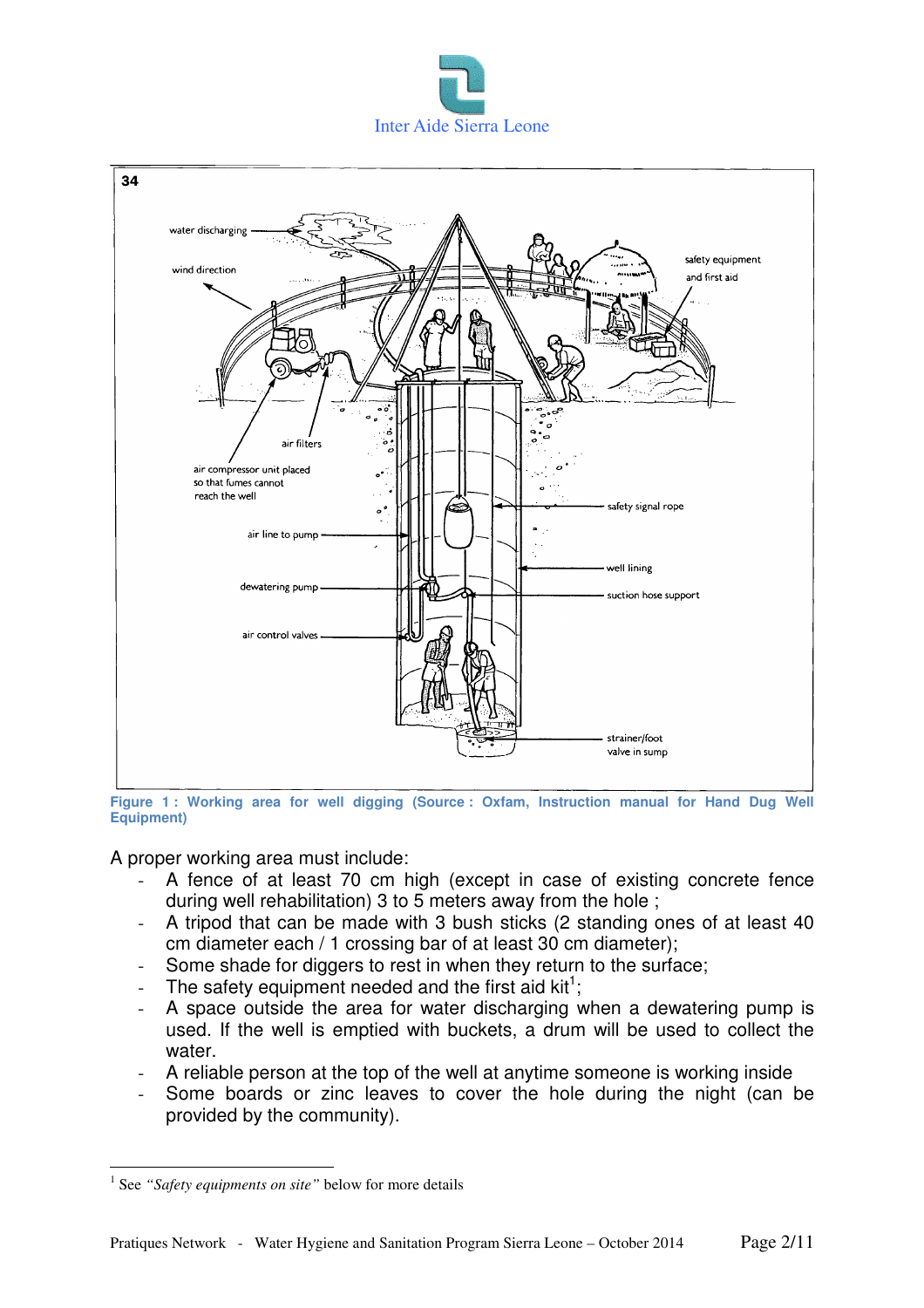

# **Responsibilities on site**

| <b>IA supervision team<sup>2</sup></b>                                                                                                                                                                                                                                                                                                                                                                                                                                                                                     | <b>Site foreman</b>                                                                                                                                                                                                                      | <b>Community, contractors,</b><br>trainees and labourers                                                                                                                                                                                                                           |
|----------------------------------------------------------------------------------------------------------------------------------------------------------------------------------------------------------------------------------------------------------------------------------------------------------------------------------------------------------------------------------------------------------------------------------------------------------------------------------------------------------------------------|------------------------------------------------------------------------------------------------------------------------------------------------------------------------------------------------------------------------------------------|------------------------------------------------------------------------------------------------------------------------------------------------------------------------------------------------------------------------------------------------------------------------------------|
| Before starting the activities,<br>provide to the staff and the<br>community<br>workers<br>the<br>equipment<br>and<br>proper<br>explain<br>all<br>the<br>rules<br>site<br>regarding<br>the<br>the<br>management<br>and<br>security.<br>At<br>anytime<br>during<br>the<br>activities and at least once a<br>week, check the<br>proper<br>management of the site and<br>the respect of the security<br>rules.<br>Assess once a month<br>the<br>his<br>site<br>foreman<br>and<br>regarding<br>the<br>contractors<br>security. | Supervise and manage the<br>site considering all the rules<br>established. Make<br>sure<br>everything is well understood<br>and respected. In case of<br>any conflict, a report must be<br>transmitted<br>the<br>to<br>supervision team. | <b>Follow</b><br>anytime<br>the<br>at<br>instructions provided by the<br>site foreman regarding the<br>site<br>management,<br>the<br>equipment and the security<br>rules.<br>Respect<br>any<br>disciplinary decision taken by<br>the site foreman and / or IA<br>supervision team. |
|                                                                                                                                                                                                                                                                                                                                                                                                                                                                                                                            |                                                                                                                                                                                                                                          |                                                                                                                                                                                                                                                                                    |

# **Safety equipments on site**

|                           | When?                |                       |                     |                      | <b>Quantity</b> |
|---------------------------|----------------------|-----------------------|---------------------|----------------------|-----------------|
| <b>Equipment</b>          | <b>Digging</b>       | <b>Lining/Casting</b> | <b>Chlorination</b> | $ \mathsf{Who} ^{3}$ | on each<br>site |
| Security boots            | X                    | X                     |                     | <b>SF</b>            |                 |
| Rain boots                | X                    | X                     |                     | All                  | 3               |
| <b>Protection Clothes</b> | X                    | Χ                     | X                   | All                  | 3               |
| Harness/life rope         | X                    | X                     |                     | SF/C                 | $\overline{2}$  |
| Security rope             | X                    | X                     |                     | SF/C                 |                 |
| Safety stick/seat         | X                    | X                     |                     | SF/C                 |                 |
| Nose Mask                 |                      |                       | X                   | SF/PO                |                 |
| Safety goggles            | X                    | X                     | X                   | All                  | 2               |
| Ladder steps              | X                    | X                     |                     | All                  |                 |
| <b>Helmet</b>             | X                    | Χ                     | X                   | All                  | 3               |
| Gloves                    | $X(2 \text{ pairs})$ | $X(2 \text{ pairs})$  | plastic pair)       | All                  | 3               |

<sup>&</sup>lt;sup>2</sup> See attached Appendix for more detail about the responsibilities of each member of IA staff <sup>3</sup> SF : Site foreman, C : Contractor, PO : Pump Officer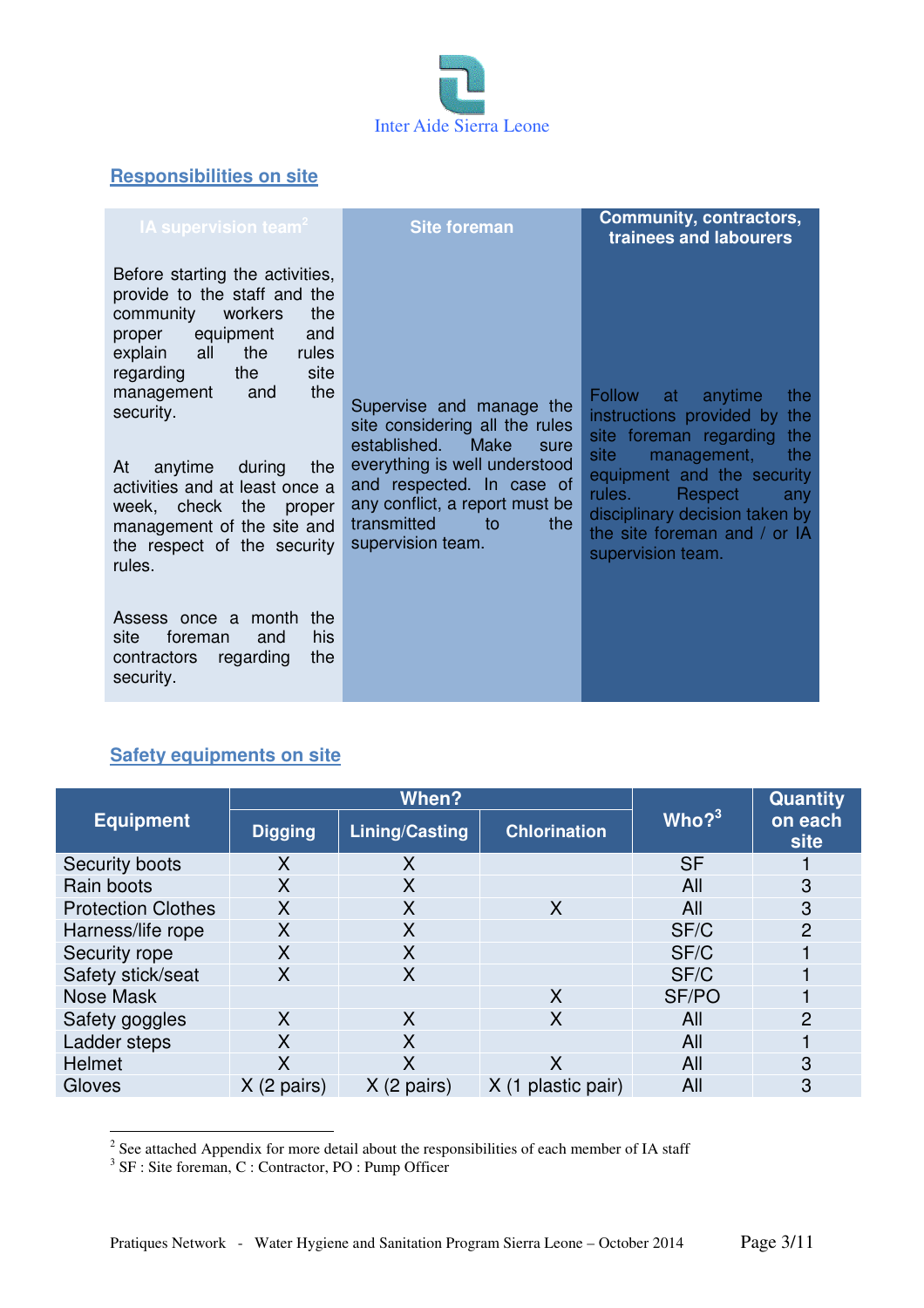

# **BEFORE STARTING THE**

# • **Working area**

- Ensure that the working area is still well fenced.
- Prepare and check the tripod: install the pulley,check the stability and solidity.
- Prepare the water discharging space and/or install the drum.
- Check the shelter (needed for the shade).
- Bring the first aid kit on site.

# • **Team**

- Remind the community members about the dangers existing around the well and the tools used.
- Assess the community workers team: experience, awareness of danger and risks, physical condition (drugs, alcohol, sickness, tiredness…).
- Present and remind the established rules: security, management, signaling system. Ensure everyone is familiar with it.
- Explain the activities plan for the day, the objectives and the position of each worker. Ensure everything is clear before starting.

- All safety equipments and tools must be checked by the on-site responsible person before approval for use (see "Tools and equipment check list" below for more details).
- Bring on site all the appropriate equipment, tools and material needed for the day

# **DURING THE ACTIVITIES**

# • **Working area**

- Depending on the deepness of the hole/well, a candle test has to be done when first entering (see "The candle test" below for more details).
- Clear the area for at least 2 meters all around the well and keep it clear of people, animals, materials, equipment (especially fuel/oil containers). Keep an outside space for water discharging and mud/rubbles.
	- **Team**
- Always keep a reliable person at the top of the well when someone is inside. Only 1 or 2 trained, reliable people should be in charge of the winch operation. Keep noise levels down so that what is going on in the well can be heard.
- Make sure everyone in the well can be seen from the surface, and can get out quickly. Lower and raise workers with the harness and a safety stick/seat.
- Nobody is allowed to look down the hole, or climbdown, without his helmet chin strap fastened.
	- **Equipment , tools and material**
- Tools must be lowered into the well with bucket.
- Do not lower moulds, well rings or any other heavy item while someone is inside the well (max. 30 Kg for single operator).
- While lifting/lowering equipment, the staff down the hole must stand against the wall on the oppositeside of the winch.<br>..
- Never use internal combustion or electric engine down the well with someone inside.
- Always locate the wheel barrow perpendicularly tothe well.

# **AFTER THE ACTIVITIES At the end of each working day**

# • **Equipment**

- All the equipment and tools have to be properly cleaned and stored in a dry safe place at the end of each working day.
- All the ropes must be properly coiled and parked.
- The electrical cable and hose of the dewatering pump must be cleaned and parked in their box.

# • **Working area**

- Clean the site and park all the equipment and tools.
- Cover the top of the well (involving the community and water committee).
- Protect the site with visible signs.
- Close the fence and ensure the area is secured before leaving the site.
- Remind the community and the water committee about the risks and involve them on the sensitization to prevent accident during the night (by informing elders, children…).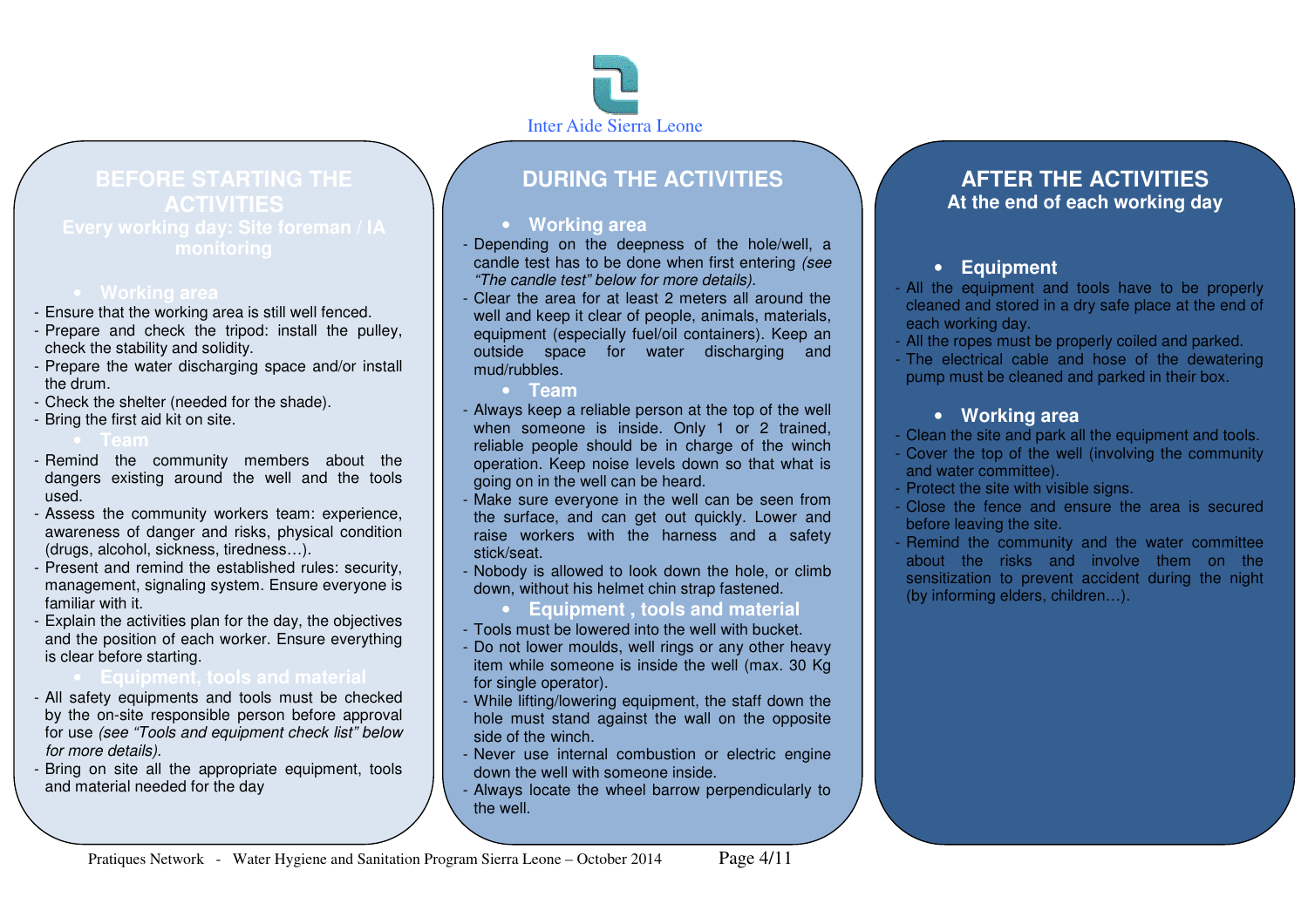# **IMPORTANT NOTICE REGARDING SAFETY**

#### **Tools and equipment check list:**

For most of the small equipment, like boots, clothes, mask or gloves, a basic inspection has to be done every morning in order to assess the general condition of each item.

Some others are more critical and require a particular attention:

| <b>Safety equipment / Tools</b> | <b>Elements to check</b>                                                                                                        |
|---------------------------------|---------------------------------------------------------------------------------------------------------------------------------|
| <b>Harness</b>                  | Solidity, fixing knots, security hook                                                                                           |
| Security/life rope              | General condition, solidity                                                                                                     |
| Safety stick/seat               | Solidity, fixing knots                                                                                                          |
| Safety goggles                  | Frame, glass, visibility                                                                                                        |
| <b>Helmet</b>                   | General condition, chin strap                                                                                                   |
| Pulley                          | Installation, greasing, security hook (made with a ring<br>of 8mm iron rod) + practical test without anybody<br>inside the well |
| <b>Bucket</b>                   | Handle, bottom                                                                                                                  |
| Dewatering pump                 | and fuel level, electric cable, hose, water<br>Oil<br>discharging space                                                         |

#### **Movements on site:**

#### • **Movement of workers:**

A particular attention should be given to the lowering and lifting of workers into the well.

Always use the harness (tied with the life rope), the security rope and the safety stick/seat (tied with the main rope). Once the worker is tied up, crosscheck the hook and all the fixing knots before sending him inside.

**Life rope**: permanently tied to the harness with a security hook. Must be used to pull the worker up if any problem happens inside.

**Main rope**: the safety stick/seat is tied on it in order to lower or pull the worker up (usual situation).

**Security rope**: the worker must use this rope as support to go down and to come up.

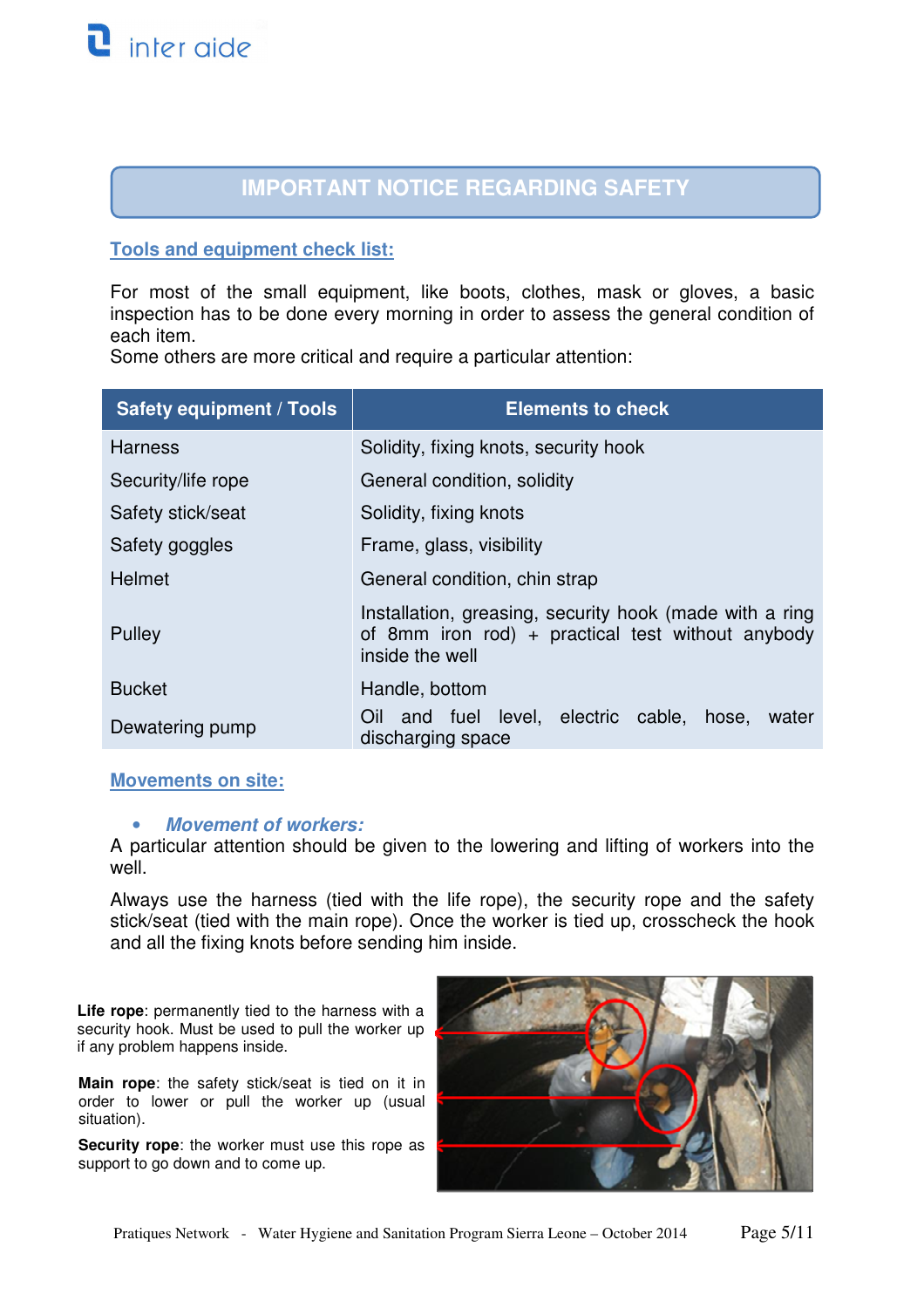**Watch out! To avoid injuries when the worker is pulled up from the hole, be careful that his hand holding the main rope does not go into the pulley when reaching the top of the well.** 

- **Movement of moulds and heavy equipments:**
- Always crosscheck all the fixations before lowering moulds inside the well. Depending on the weight, the ropes can be doubled for more safety.
- To send the moulds down, there are two options:
	- $\checkmark$  Set it outside and send the whole assembly at once. Then position it properly;
	- $\checkmark$  Sent the moulds down piece by piece and assemble it directly inside the well.

### • **Signalling system:**

To avoid accident and injuries, it is a paramount importance to agree on a specific signalling system for raising/lowering equipment and personnel. Any operation must be done *after* being signalled to the different operators. The operation is done in three-steps:

- o Transmission of the information (e.g.: "We lower the sledgehammer")
- $\circ$  Confirmation that the information has been received ("OK, go ahead")
- $\circ$  Raising/lowering of the equipment (in the e.g. : sledgehammer)

## **The candle test**

To assess the air quality quantity of oxygen inside the well, it is better to realize a candle test by lowering a lighted candle to the bottom. If the candle goes out there is not enough oxygen inside to go down. Clear the air by lowering and raising a brush of twigs/branches of almost the same diameter than the well. Once it is done, retest with the candle.



Candle tied with binding wire

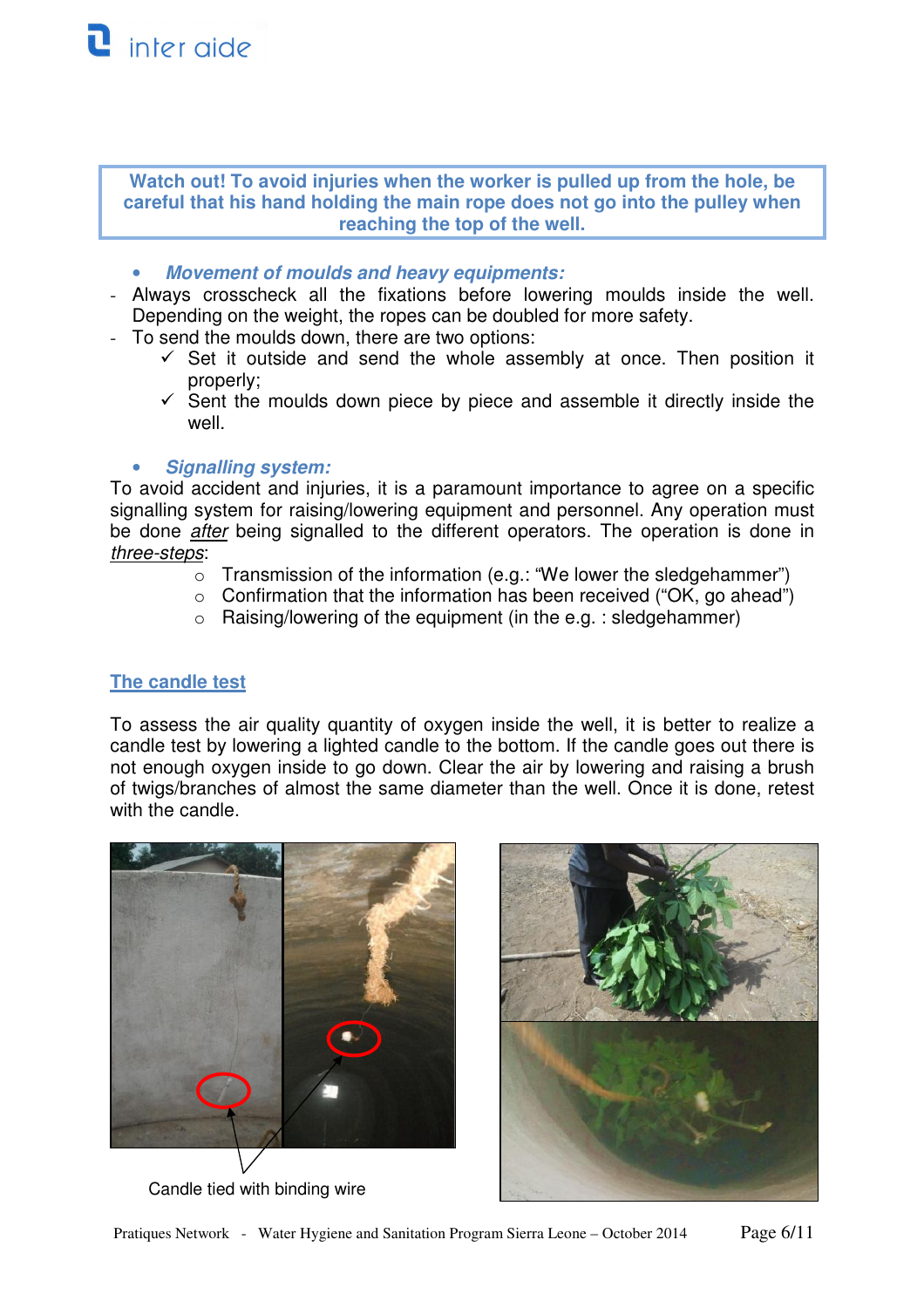

#### **Useful knots**

Knots are really important for well construction since the security during movements of people, equipment and material strictly depends on it. Hereinafter are some useful knots:



**Figure 4 : The "eight". At the end of the rope, to stop it when slipping.** 



**Figure 3: The Rolling hitch: to secure a rope**



**Figure 2: The "bowline". Will not slip if tied, and easy to untie** 

#### **Other grand rules**

- Only IA staff and IA's approved community workers and contractors can enter the working perimeter marked by the temporary fence.
- Drinking and smoking is forbidden all over the working area and inside the hole/well.
- Never urinate nor defecate on the working site
- Never allow community labourers under 16
- Never allow community labourers under the influence of marijuana, alcoholic beverage or any intoxicant, to work or stand on the fenced working site. This also includes person with physical or mental dysfunction (blind, deaf, dumb or epileptic people for instance).
- Villagers involved on the well construction must officially agree with the discharge form signed on behalf of their community if they want to work on the site (see Appendix below for discharge form).

**Always bear in mind that we are looking for water, not problems… So don't take risks!**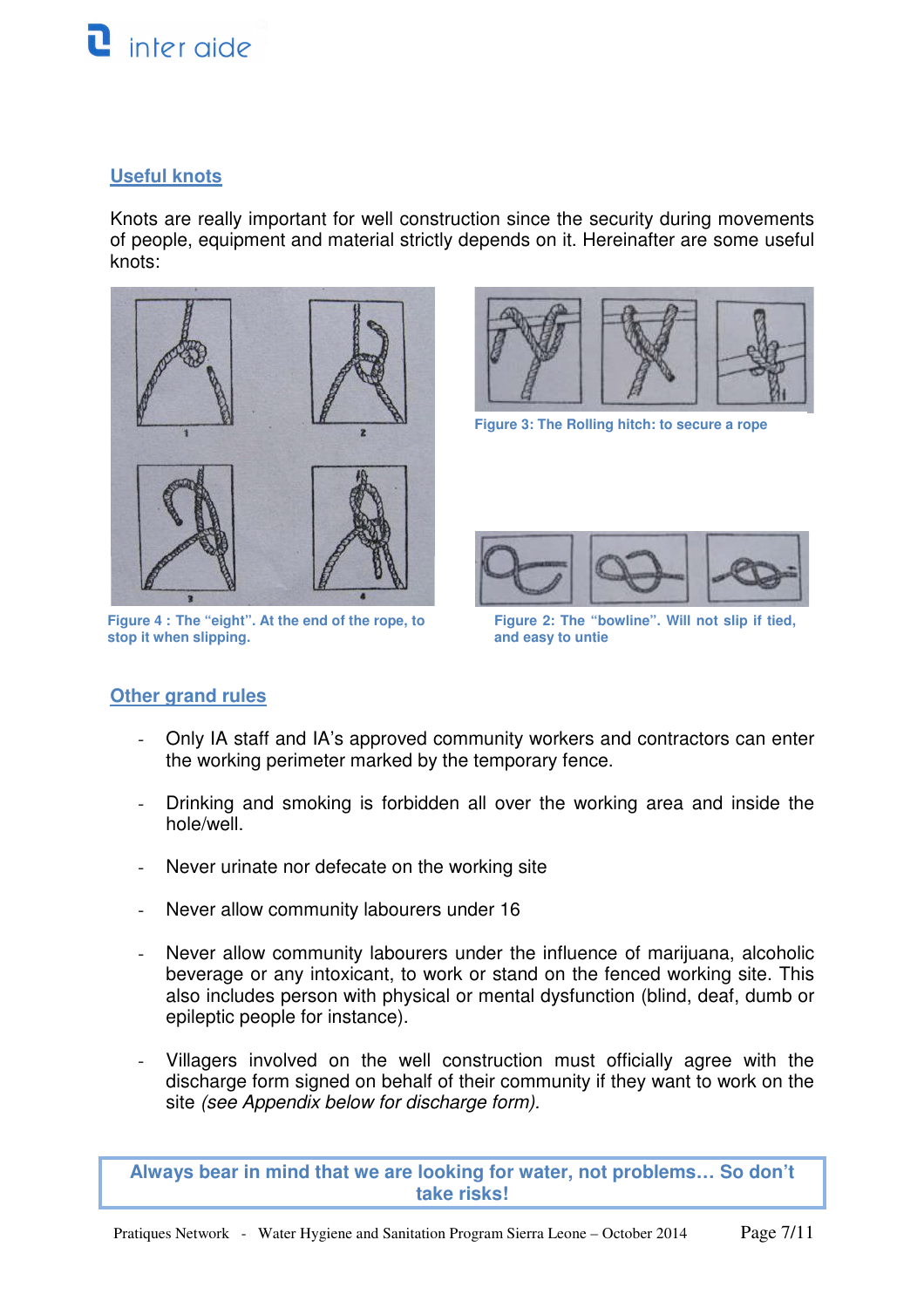

### **Bibliography**

- **http://policy-practice.oxfam.org.uk/publications/instruction-manual-forhand-dug-well-equipment-126727**
- **http://policy-practice.oxfam.org.uk/publications/repairing-cleaning-anddisinfecting-hand-dug-wells-126709**
- **http://www.oxfam.org.uk/equipment/catalogue/resources-includedavailable/water-and-sanitation/well-digging/handdugwell-BOOK.pdf/at\_download/file**
- **Water, Sanitation and hygiene for populations at risk, ACF, Herman éditeurs**

#### **IMPORTANT NOTICE**

These technical notes are distributed through the "Pratiques" network between the NGOs who have signed the "Inter Aide Charter" The aim of this network is to facilitate the exchange of ideas and methods between field teams working on development programmes.

We would like to stress here that these technical notes are not prescriptive. Their purpose is not to "say what should be done" but to present experiences that have given positive results in the context in which they were carried out.

"Pratiques" authors allow the reproduction of theses technical notes, provided that the information they contain is reproduced entirely including the **source (Pratiques Network), the authors and this notice.**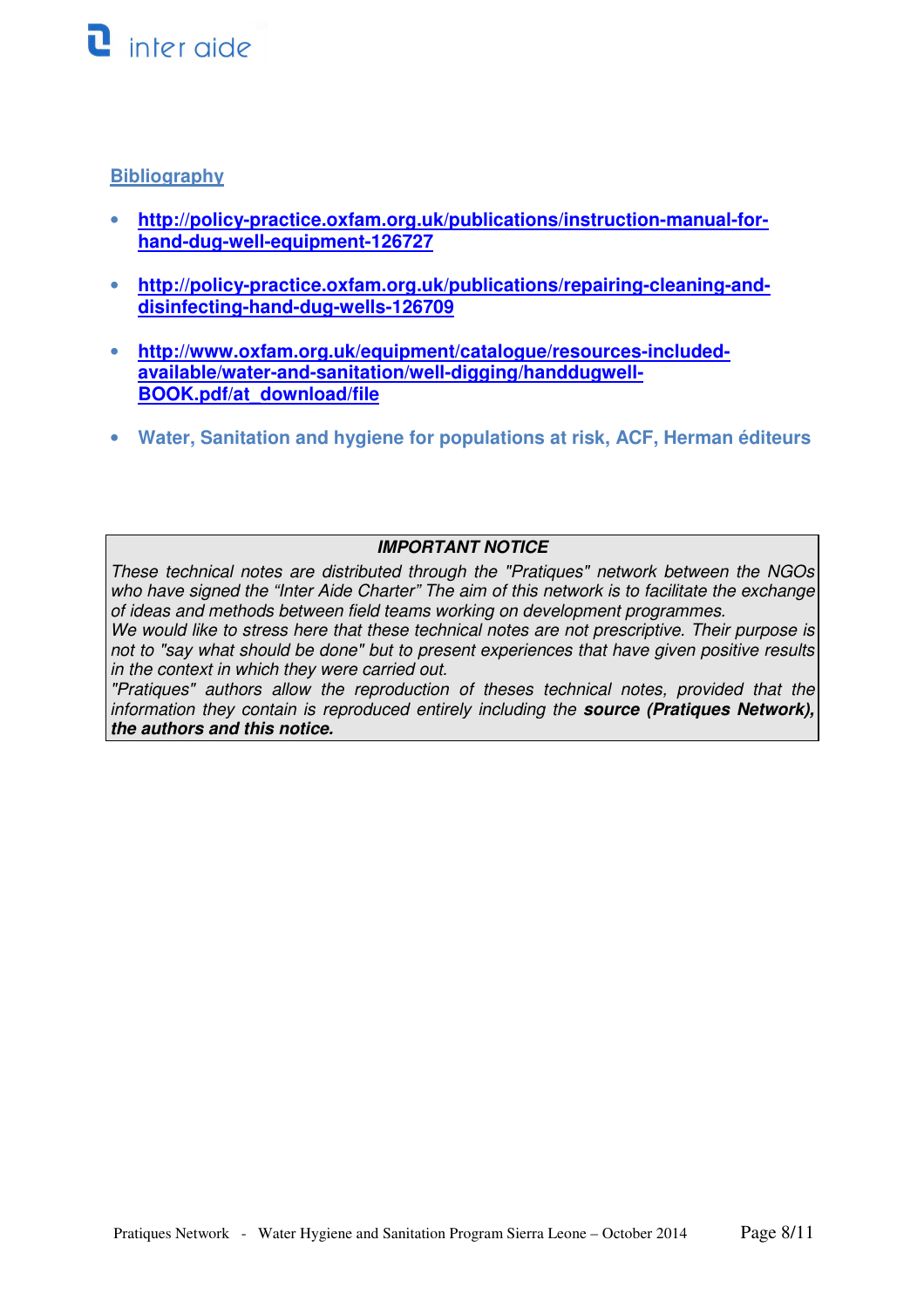# **APPENDIX**

**Roles and Responsibilities of IA Field Staff and Contractors** 

#### **SITE FOREMAN**

#### **Responsibilities:**

- Represent Inter Aide at all times
- Supervise Contractors on technical aspects
- Train and animate the entire work team, with respect to good quality work, in any required technical purpose
- Manage and supervise the maintenance (cleaning, storage...) and the use of equipments and tools
- Cross check and monitor the use of industrial materials and material consumption, update management as needs arise
- Validate local materials in terms of quality and quantity
- Define and supervise the management of the construction site. A mapping of the site has to be prepared in collaboration with the community
- Insure a good quality of the construction
- Respect and make respected the security rules and organize security debriefing each day
- Give immediate report to management concerning any issues with construction activities
- Respect the organisation defined previously in collaboration with the Field Facilitator and the community
- Make all the points of the IA/Community contract (as responsibilities, process, ...) respected by each part as the community, the mason/contractor and Inter Aide
- Report the field activities weekly and any relevant information to the Technical Supervisor.
- Follow up on Contractors daily activities by cross checking their activity booklets

#### **THE SITE FOREMEN MUST GIVE THE GOOD EXAMPLE, RESPECT THE RULES AND BE STRICT IN THEIR APPLICATION**

#### **Relationship with the community:**

In order to allow good conditions of work, the site foreman will have to:

- Be known and accessible to the community
- Be respected by the community
- Respect the community and the workers. **They are volunteers and not professional**.
- Be strict especially about security rules.
- Be punctual
- Explain clearly the work to the community at each stage
- Avoid conflict within the community, leave Field Facilitators to resolve any conflicts
- Not give any loan to the community. The community workers can not, in any case, take personal benefits from the project. It can harm its reputation.

#### **THE SITE FOREMEN HAS TO WORK IN COLLABORATION WITH THE COMMUNITY TO CONSTRUCT A GOOD AND SAFE WELL.**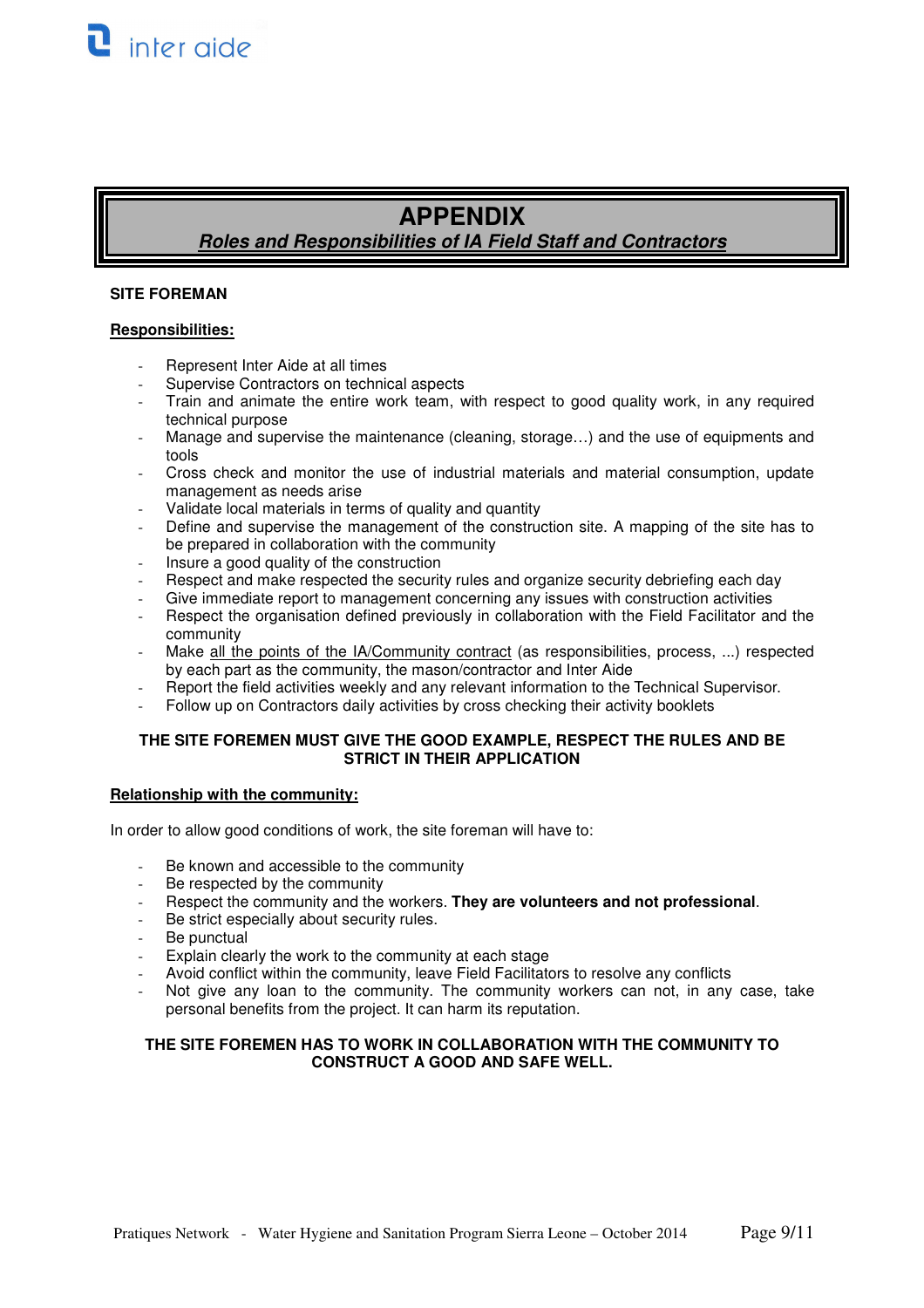#### **FIELD FACILITATOR**

#### **Responsibilities:**

- Supervision of the Contractors in the absence of the Site Foreman
- Organize the gathering and transport of local materials
- Organize community labor (between 8 and 10 people per day)
- Responsible for the provisions in the First Agreement with the community: provision for good, lockable store for materials/equipment, and provide lodging arrangements for workers
- Conduct sensitization on well stages to the community
- Continue hygiene sensitization with community, especially on cleanliness and use of latrines and hand washing
- Organize community for first access: brushing and cleaning of access road and well site
- Resolve conflict in the community between any involved parties
- Report on social activities to the Team Leader
- Be known and accessible to the community
- Have respect for and be respected by the community

#### **JUNIOR CONTRACTOR**

#### **Responsibilities:**

- Represent Inter Aide at all times by being honest, trustworthy, transparent, and respectful
- Take good care of all tools and equipment at site, making sure to properly clean and store at the end of each day
- Respect all security rules at all times, failure to do so will result in discipline
- Manage the site properly
- Follow up on use of materials, report any needs to Site Foreman
- Respect each other in the team, ensure good understanding between Contractors
- Respect time of work schedule, be punctual
- Follow technical specifications of job
- Respect community traditions and customs
- Follow and respect the contract of work and job desk, any breach will result in discipline
- Take supervision from the Site Foreman or Field Facilitator (in absence of the Site Foreman)
- Give respect to and be respected by the community

#### **SENIOR CONTRACTOR**

#### **Responsibilities:**

#### **Senior Contractor maintains the same responsibilities as that of the Junior Contractor with the following additions:**

- Communication with community elders and Water Committee in absence of Field Facilitator or Site Foreman
- Supervise the training of community members and trainees in well construction
- Supervise the use and care of tools and materials
- Coordinate between the Junior Contractors and the project management
- Follow up of construction activities more globally
- Ability to work alone at site
- Take supervision from Site Foreman or Field Facilitator (in absence of the Site Foreman)